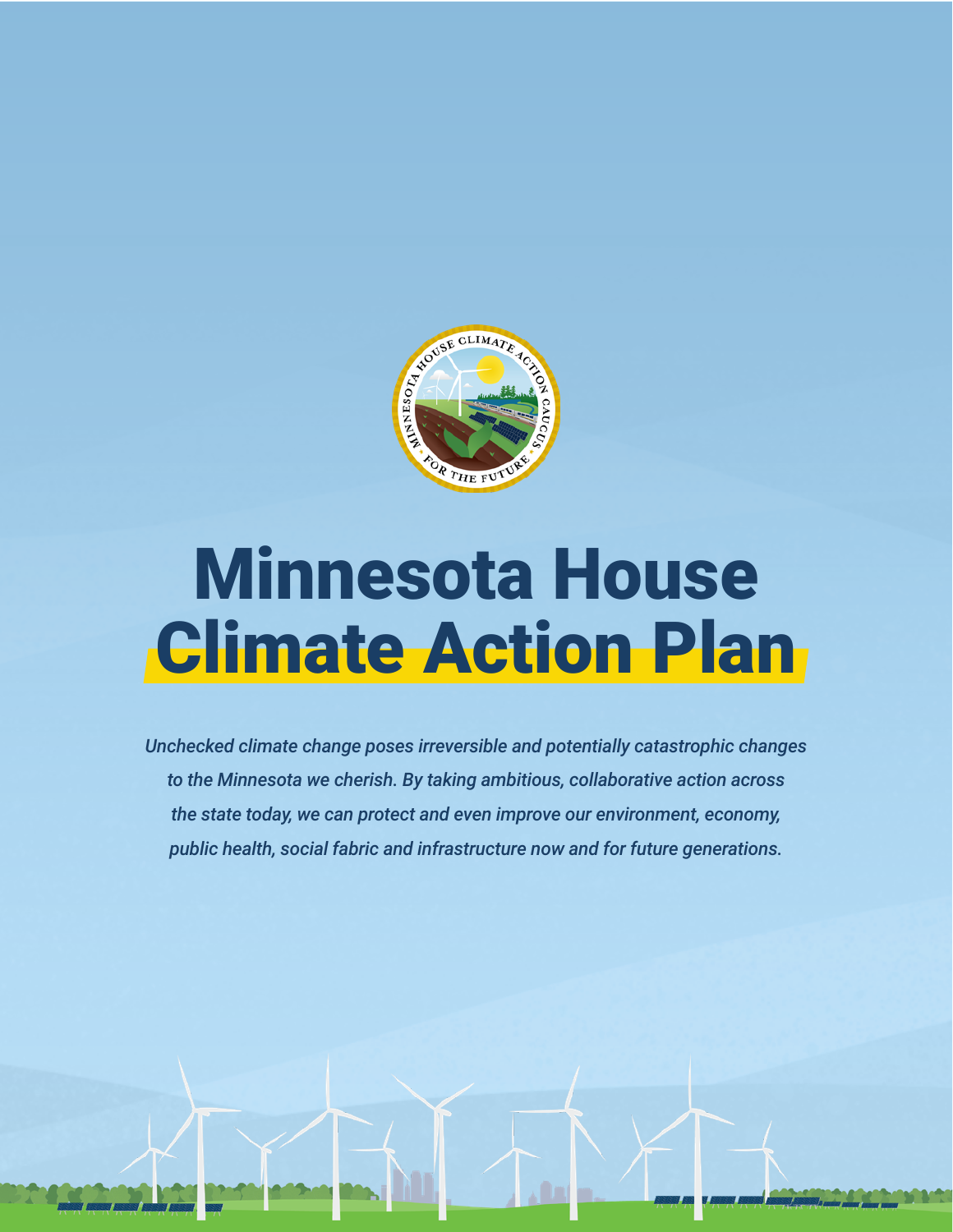## Purpose

Unchecked climate change poses irreversible and potentially catastrophic changes to the Minnesota we cherish. By taking ambitious, collaborative action across the state today, we can protect and even improve our environment, economy, public health, social fabric and infrastructure now and for future generations. The Minnesota Climate Action Plan is a science-based framework for reducing greenhouse gas emissions across sectors, adapting to climate change already underway, and building community resilience across the state.

## **Principles**

The Minnesota Climate Action Plan emphasizes four key principles:

- **Protect the environment.** Minnesotans value our state's signature natural heritage and want it protected for future generations. Even more, investing in a healthy environment offers a strong defense against the worst climate impacts.
- Address social inequities. Without targeted action, climate change will make existing inequalities worse. Actions must focus on mitigating the increased vulnerability disadvantaged communities face from a changing climate, and ensure all communities benefit equitably in the transition to a clean economy.
- **Ensure the public's health.** Changing weather caused by climate change leads to more injuries and deaths, makes infectious and chronic diseases worse, and negatively impacts food and water safety. Greater investment in healthy communities and a strong public health system is needed to safeguard the public.
- **Strengthen the economy.** Addressing climate change now will protect both key economic sectors (such as agriculture) and create new good-paying, clean energy jobs across our state, while facilitating a just transition for communities and workers to a carbon-free economy.

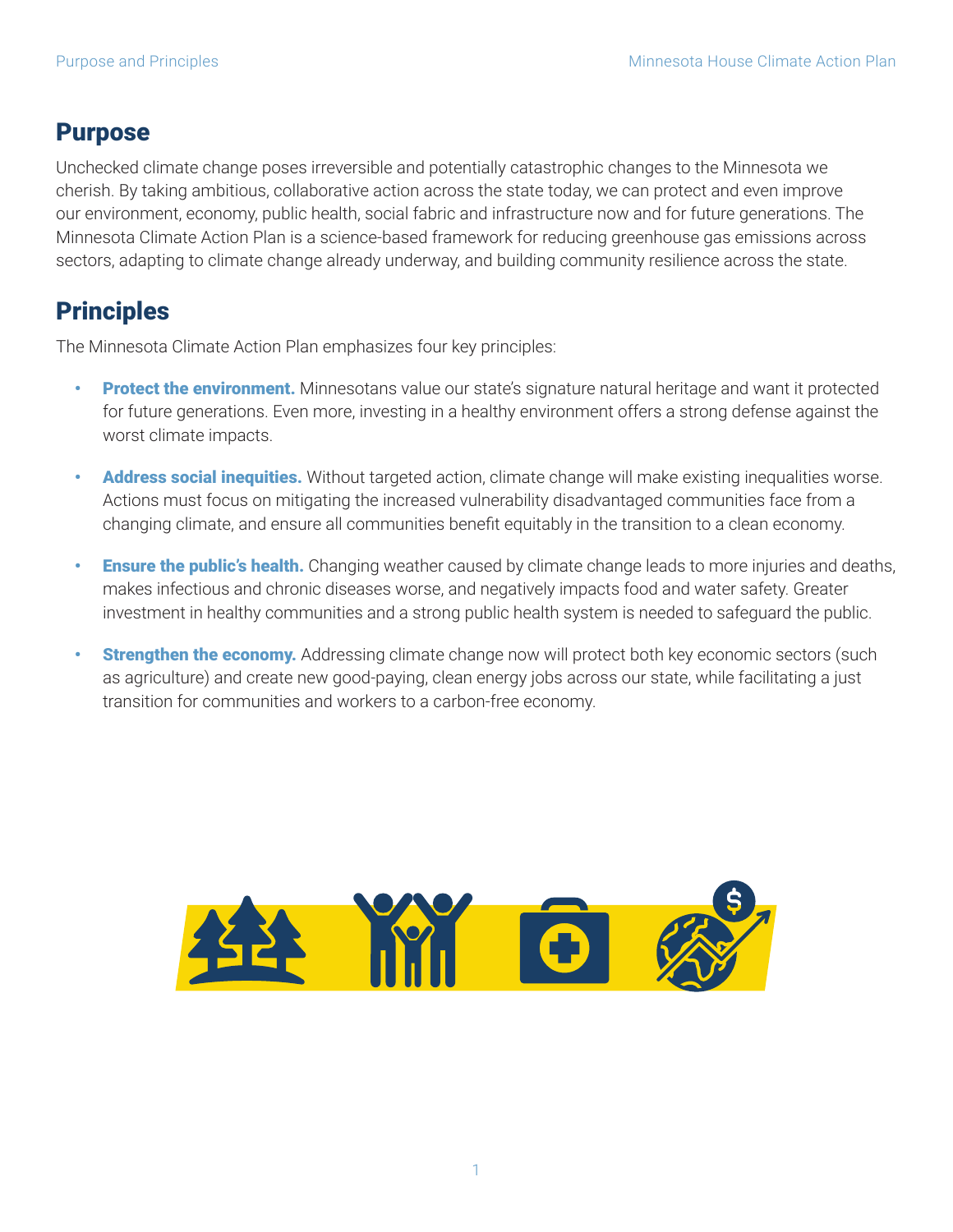### Goal

The scientific evidence for climate change is indisputable, and impacts are already happening. According to the Intergovernmental Panel on Climate Change (IPCC), there is consensus among leading scientists around the world that we must achieve 100% carbon neutrality by 2050 in order to avoid the most catastrophic impacts of climate change.1 Since greenhouse gases (GHGs) being released today will continue to impact warming well into the future, it is also agreed that GHGs must be reduced 45% by 2030 if we are to achieve the 2050 goal.

Minnesota has a long tradition of leading the fight against climate change. In 2007, bipartisan legislation called the Next Generation Energy Act was passed into law requiring an 80% reduction in GHG emissions by 2050, with benchmarks to track progress along the way.2 While progress has been made toward this goal, we are behind. According to the latest state-level data, Minnesota has only reduced overall carbon emissions by 12% since 2005.<sup>3</sup> Additionally, the latest science shows that Minnesota's GHG reduction efforts must be accelerated in order to avoid the worst impacts of climate change across the state.

Therefore, the Minnesota Climate Action Plan sets a Goal of a 45% reduction in greenhouse gas **emissions by 2030** to achieve a carbon-free future by 2050. Recognizing that Minnesotans are already experiencing the impacts of ongoing climate changes, the Plan also includes an **additional goal of supporting** communities statewide with resources to adapt to

*45% reduction in greenhouse gas emissions by 2030 to achieve a carbon-free future by 2050* THE GOAL

climate change and build local resilience. While our goals are bold, we already have the tools in our toolbox to meet the challenges and leave our children and grandchildren the same promising future our parents and grandparents gave us.



1 https://www.ipcc.ch/sr15/

2 https://www.pca.state.mn.us/air/state-and-regional-initatives

<sup>3</sup> https://www.pca.state.mn.us/air/greenhouse-gas-emissions-data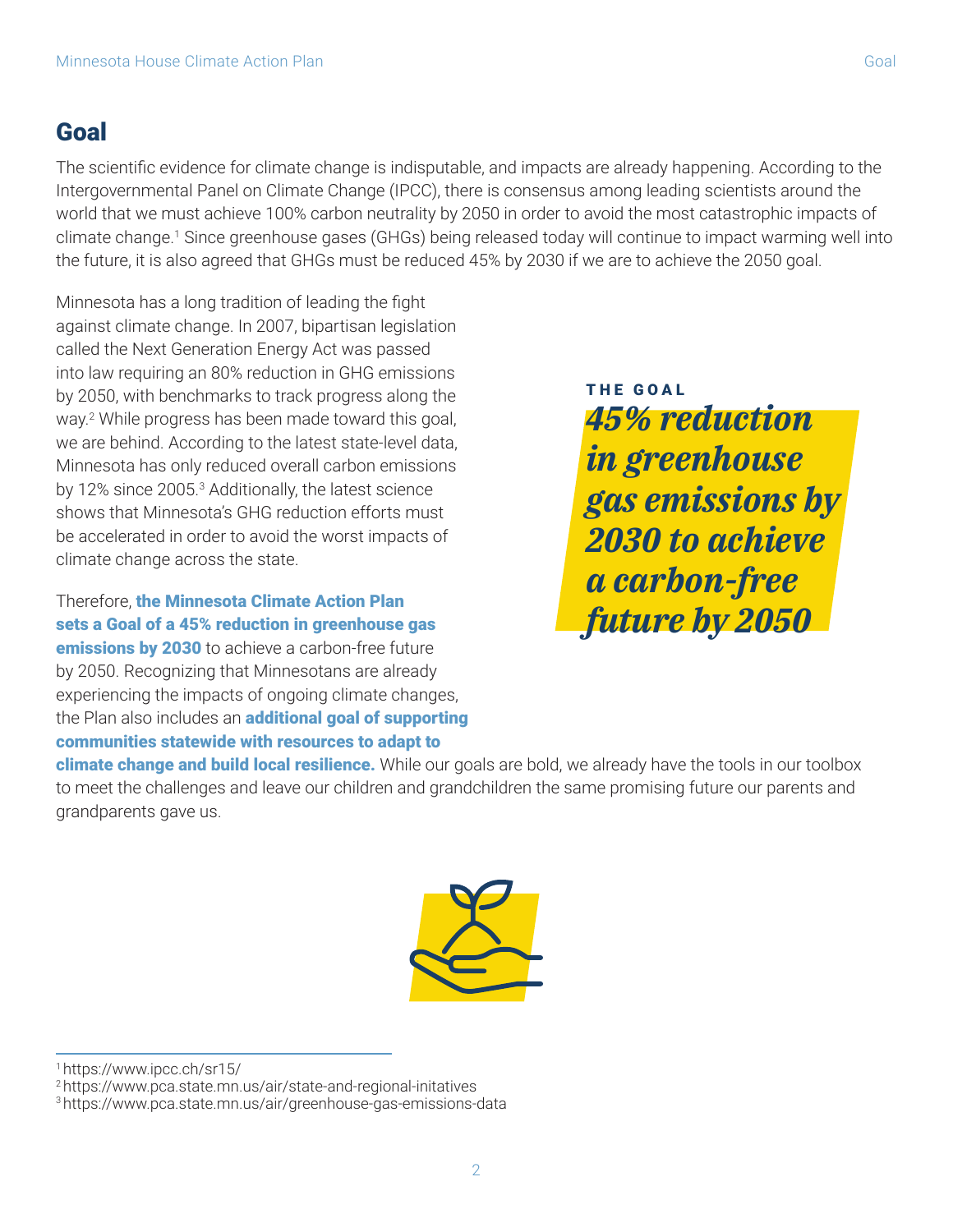## **Strategies**

The Minnesota Pollution Control Agency has tracked greenhouse gas emissions since 2005.4 These emissions can be attributed to four general sectors, each producing approximately 25% of Minnesota's total GHG emissions. The Plan defines these four sectors as: *Energy*, *Transportation*, *Lands* and the *Built Environment*. To ultimately achieve a carbon-neutral economy, each sector will need to contribute its fair share of reductions toward the overall goal. In addition, the Plan includes strategies to guide ongoing *Adaptation and Resilience*.

Strategies within each sector will inform future policy and funding initiatives. Initiatives should also include the following considerations:

- Reduce emissions as quickly, efficiently and affordably as possible, in order to achieve the Goal of a 45% reduction in greenhouse gas emissions by 2030.
- **Address the four key Principles** of protecting the environment, addressing social inequities, ensuring the public's health, and strengthening the economy.
- **Incorporate the best science** with regular ongoing reviews of the latest climate research and Minnesota's GHG reduction progress.

#### *Energy*

- Ensure Minnesota achieves 100% clean electricity emphasizing solar and wind on an accelerated timeline, reflecting emerging technology and economic opportunities.
- **Invest in energy efficiency and solar for public buildings**, prioritizing under-resourced communities for investments.
- **Ensure Minnesota workers and families benefit from a clean energy economy** by prioritizing local hiring, diversifying the workforce, growing Minnesota businesses and manufacturing, and ensuring workers see the family-supporting wages, benefits, and worker safety promoted by organized labor.

#### *Transportation*

- **Move boldly on vehicle and transit electrification** across the state to provide all citizens with electric transportation choices.
- **Build out bus-rapid transit and passenger rail systems** in both the metro area and greater Minnesota to connect more people with mass transit options.
- **Change transportation and land use planning** to reduce the need to drive.

<sup>4</sup> https://www.pca.state.mn.us/air/greenhouse-gas-emissions-data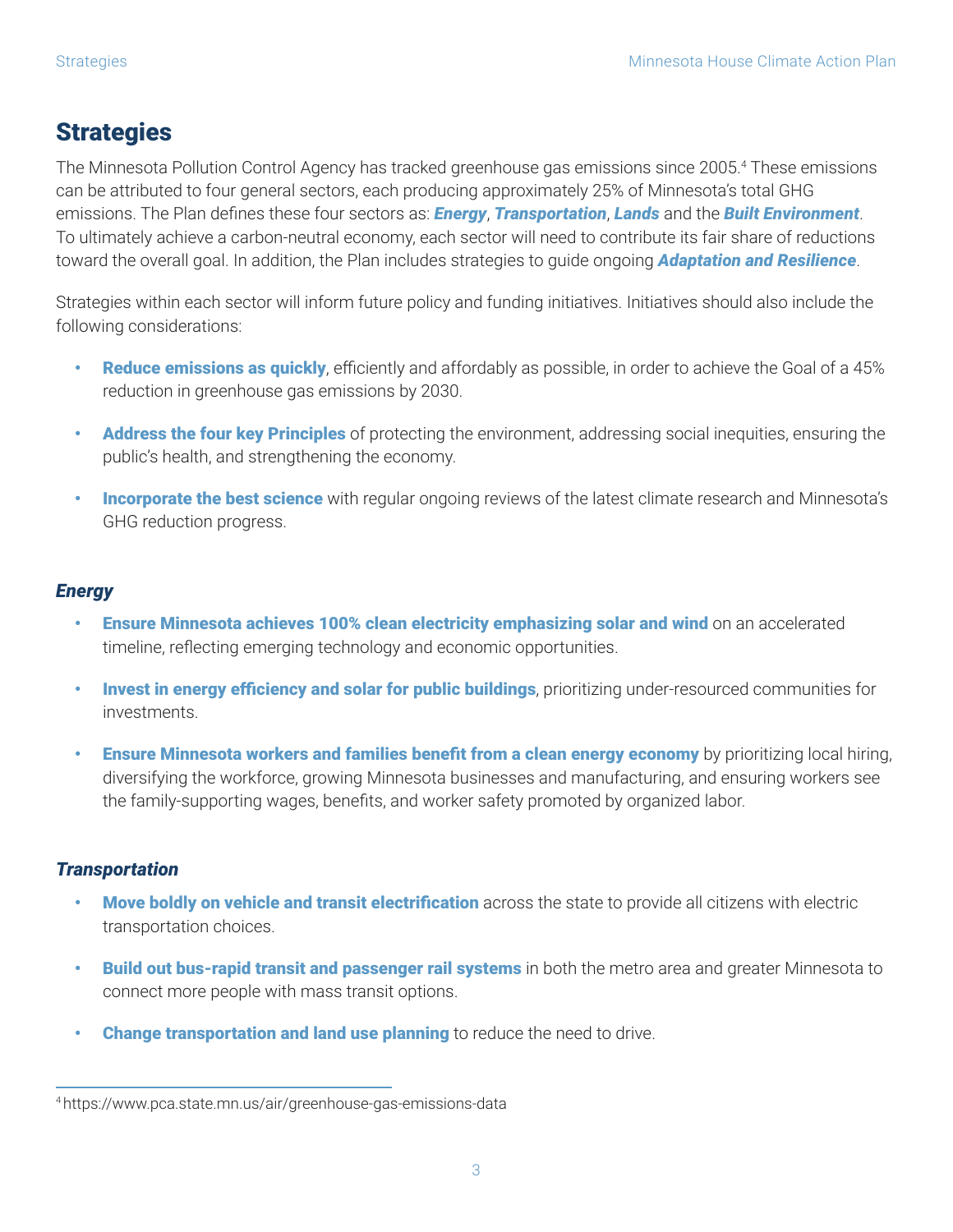4

#### *Lands (including agriculture, forestry and land use)*

- Improve soil health using agriculture practices like cover crops, conservation tillage, diversified crop rotations, and managed rotational grazing systems.
- **Enhance local food systems** including expanding state and regional agriculture markets, building local food processing infrastructure, protecting wild game and fish habitats, and improving access to farmland for new and more diverse farmers.
- **Increase natural carbon sequestration** by enhancing native prairie and forest ecosystems (including urban forests) and including carbon sequestration as a management goal for public lands.

#### *Built Environment (including commercial, industrial, residential and waste)*

- Move boldly on conservation, electrification and weatherization while prioritizing households that are eligible for energy assistance.
- **Improve building codes** to align with carbon reduction goals.
- Advance comprehensive waste reduction measures such as solid waste, organics composting, and recycling.

#### *Adaptation and Resilience*

- **Create state and local climate adaptation plans** that support tribal, county and municipal governments while prioritizing the needs of communities burdened by pollution and cumulative climate impacts.
- **Invest in climate resilient infrastructure** statewide to withstand extreme weather events, targeting under-resourced communities.
- **Support Minnesota's fossil fuel workers and host communities** so everyone thrives in a clean energy economy.